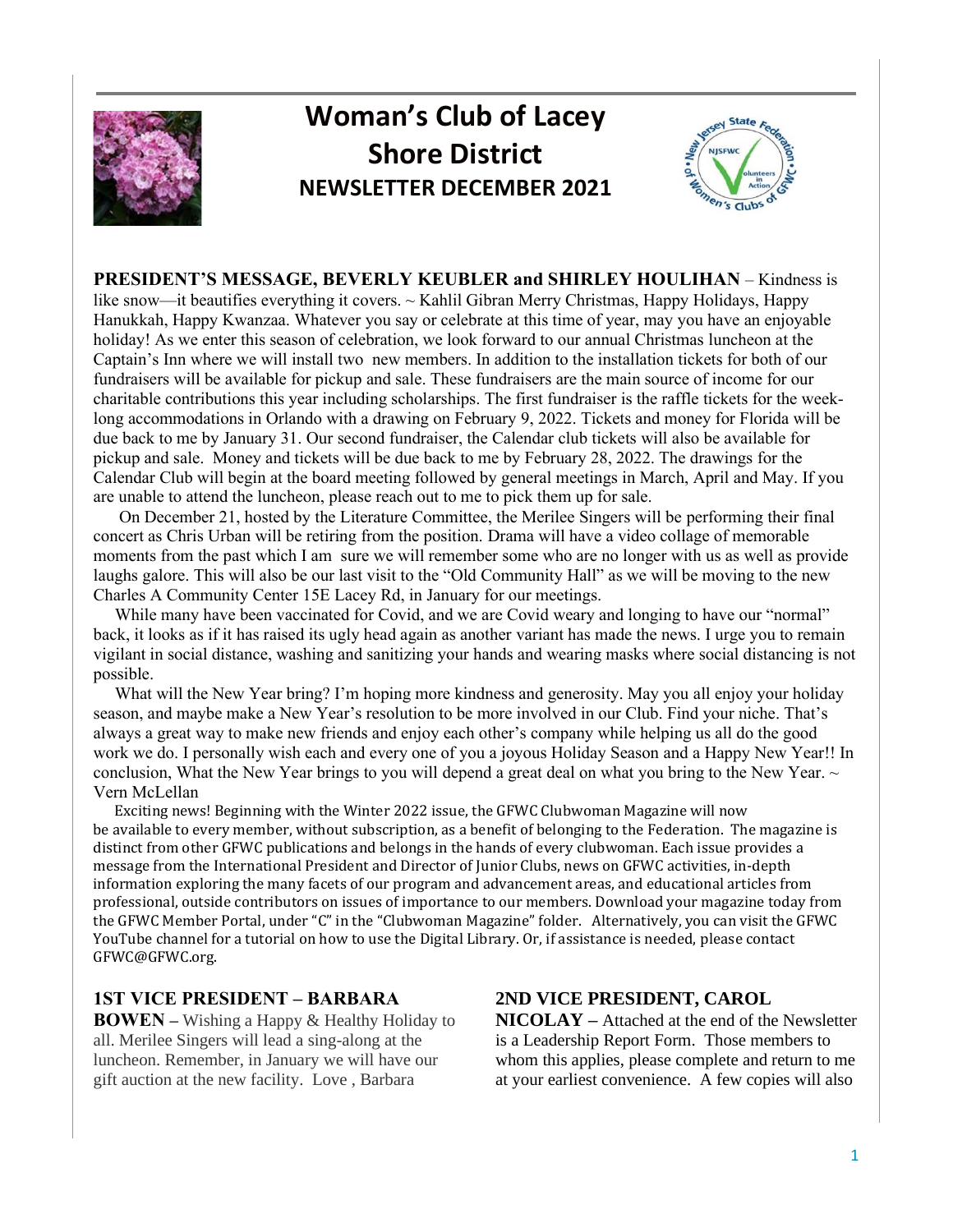be available together with the printout of the Newsletter at our December meeting. Thank you.

## **3RD VICE PRESIDENT, CAROL**

**CANDELETTI** – Merry Christmas & Happy New Year! Two prior guests have been voted in by the membership, Linda Hruska in October and Marie Lacidonia in November. Ann Marie Santora is transferring from the Stafford Woman's Club to our club. They will be installed at our December Meeting.

**CORRESPONDING SECRETARY, MARILYN HOCK** – No report at this time.

# **RECORDING SECRETARY, MARIA**

**KOWALEWSKI –** I will report at the meeting.

## **FINANCIAL SECRETARY, ANDREA**

**HIGLEY** – Hi Ladies we currently have 104 members and 7 honorary! We have received the licenses for the Calendar club and the Florida Condo. I have submitted to the town our licenses thru Sept 2022 for our baskets and our 50/50s! I am still waiting to hear from them that they have been approved and are ready to be picked up! Hope everyone had a wonderful holiday! Regards Andrea

#### **TREASURER, JOAN SCHULER** – The

Club's Certificate of Deposit was surrendered on its maturity date and deposited into our Charity/Gaming Account as voted upon at our last meeting. Wishing everyone a blessed, joyous holiday season and a great New Year!

## **FEDERATION SECRETARY** - **LORI**

**VIRCILLO -** NJSFWC Day of Service - I attended the Shore District gathering at the Asbury Park Clubhouse on November 13 and presented them with 11 gift cards from our members. Thank you to all who donated the cards for Covenant House.

 I received an email from the high school regarding scholarships for 2022. Please let me know if you wish to serve on the scholarship committee.

 Wishing everyone a blessed Christmas and healthy, happy New Year!

**District Membership Chair** – **Adrienne Melnyk** – Merry Christmas!

#### **COMMUNITY SERVICE PROGRAMS ARTS CREATIVE: Adrienne Melnyk** –

May you have a Happy & Blessed Christmas!

#### **ARTS PERFORMING:**

**MUSIC - Christine Urban, Joan Zuczek** – The Merilee Singers and Drama will present a Christmas Show on December 21 at 1 p.m., Community Hall. Hope you can make it.!

#### **DRAMA: Patti O'Donnell and Lori**

**Vircillo –** Drama together with the Merilee Singers will present a Christmas Show in December.

## **CONSERVATION: Joyce Huffert, Diane Moser, Diane Bauerhuber, Fran Geduldick** -

Wishing our members and their families a Happy Chanukah, a Merry Christmas, and a Happy and Healthy New Year! We wish you health and happiness in 2022!

#### **EDUCATION: Debbie Smith and Lori Vircillo –** Merry Christmas!

#### **HOME LIFE: Carol Jones, Sheila**

**Anderson** – We delivered 85 eyeglasses to the Lion's Club this past month. Please continue to bring eyeglasses, aluminum tabs and cell phones to each meeting. Every donation counts! Thanks!

## **NURSING HOME: Sally Blood, Denise**

**Cozenza-Brisco**– Have a wonderful holiday season!

#### **INTERNATIONAL OUTREACH:**

**Carol LaVelle** – Wishing everyone a Merry Christmas & a Happy & healthy New Year!!!

#### **LITERATURE: Nancy Conway, Fran**

**Celantano –** Literature will be hosting the Christmas program on December 21st at 1 pm in Community Hall. We need volunteers to hand out cookies. Everyone in the club is asked to bring 3-4 dozen homemade cookies. If anyone has a Cloth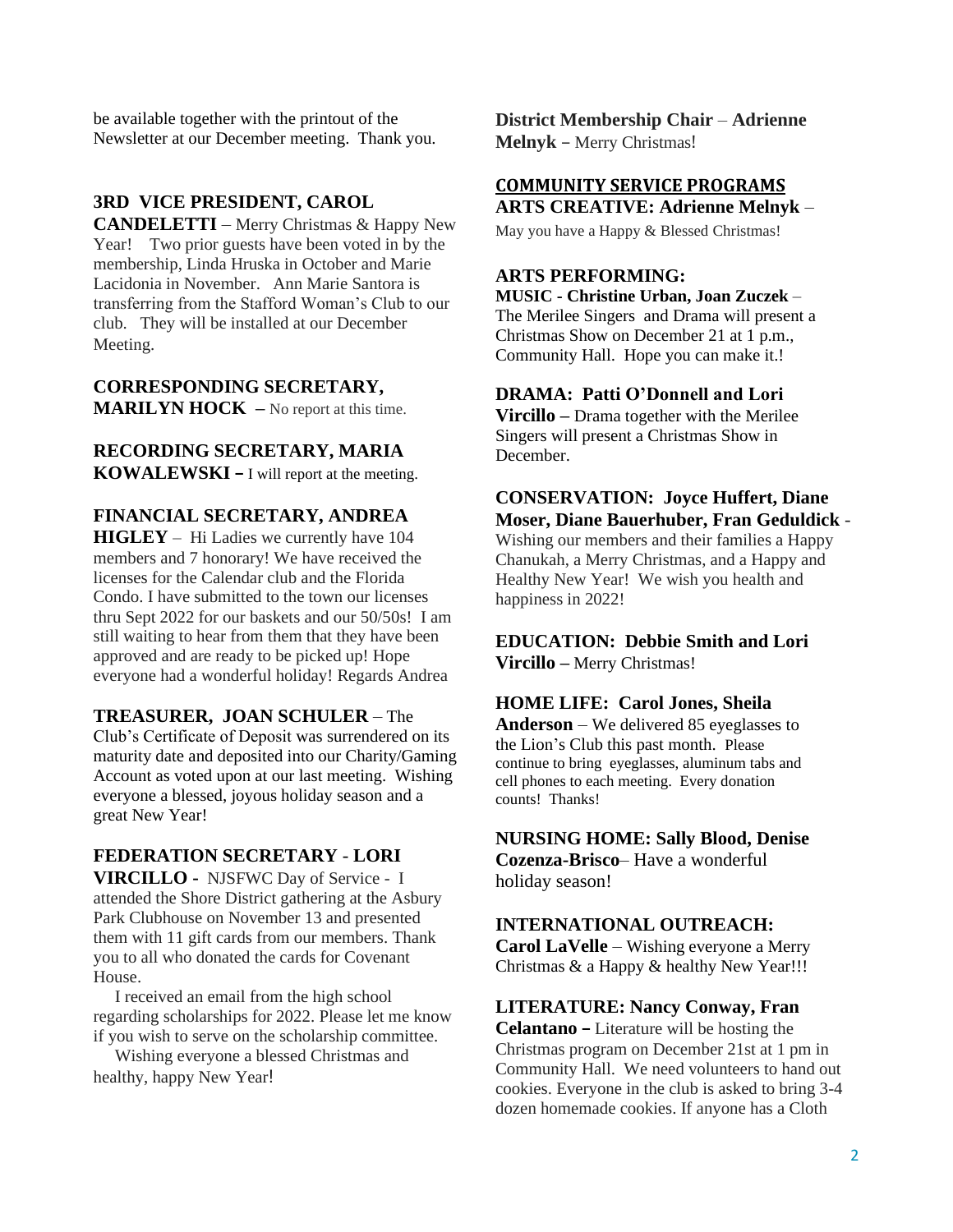Christmas tablecloth, we can use that day it would be appreciated. Wishing everyone a healthy and happy Christmas and New Year.

#### **PUBLIC ISSUES: Carol Crotty** – At our

November meeting members contributed 68 cans of tuna and 2 miscellaneous items. Great participation. Thank you.

Welcome to New Members. I hope everyone had an enjoyable Thanksgiving with family and friends.

#### **Jo Facciolli, Adrienne Melnyk and Joan Schuler - NJ Sharing Network**: -

**Wrapped In Love Program** - 16 Blankets were taken to the Wrapped in Love coordinator in New Providence, NJ. A donation of yarn was picked up and distributed. This month and possibly moving forward a representative from the NJ Sharing Network will be picking up the blankets locally and dropping them off for me. November's numbers were 5 and 17 for December for a total of 22 blankets for donation. Thank you to all who participate.

**N.J. Sharing Network** - - To become an organ and/or tissue donor visit [www.registerme.org](http://www.registerme.org/) You're never too old to be the sunshine in someone else's cloud.

## **STANDING COMMITTEES**

## **COMMUNITY IMPROVEMENT PROGRAM: Mariana Marzacco, Chairperson**

**50/50/ Raffle for Multiple Disability Program** Congratulations to Jean Scafiddi on winning \$108 at our October General Meeting.

 On November 16th Lori Vircillo and I were invited to visit the "Life Skills Room" that was built at the High School for the special needs seniors. We were greeted by each of these boys and girls who lined up and each introduced themselves and shook our hands. It was a very heartwarming experience. There is still work to be done, and I was happy to present them with a check for \$1500 to help furnish supplies towards this wonderful project. I want to thank Lori for her help

and arranging for this meeting, and to each of you for supporting our 50/50 fund.

 Wishing you all a very happy, healthy and safe Holiday Season.

#### **DOGGIE ANGELS: Lil Campbell, Rachel**

**Clemmer and Rae Mauri -** A great big thanks from all the animals at the Popcorn Park Zoo. On Tue 11/30 we (the doggie angles) put on our halos and flew 4 cars full of toys, blankets , towels, quilts, newspapers , assorted items and \$144.00 worth of toys, treats and food to the Zoo. Thanks for all the money and great stuff you donated. We really appreciate all your support. HAPPY HOLIDAYS FROM THE ANIMALS AND THE ANGELS Lil –Rachel and -Rae.

#### **BY LAWS/PARLIAMENTARY:**

**Ellena DiCicco -** Have a wonderful holiday season!

#### **EULOGIES: Nancy Fortin -**

**NEWSLETTER: Joan Schuler**. Please forward information to [jschuler13@gmail.com](mailto:jschuler13@gmail.com) or 1-609-661-2100 by the Friday before the General Meeting date. Thank you.

#### **REGISTRATION/PHONE: Lil Campbell, Linda Hintz**

#### **COMMUNICATIONS: Jo Facciolli**

If you are not receiving emails from the Club, make sure I have your email address. . [Jof1217@comcast.net](mailto:Jof1217@comcast.net)

**Website**: Please review the website for any corrections or changes.

Merry Christmas and Happy New Year to all.

**Photographer: Linda Hruska –** Welcome to our new member, Linda, who has graciously taken on this position.

#### **Facebook: Carol Candeletti**

**Roving Reporter**: **Joan Engelhardt –** Happy Holidays!